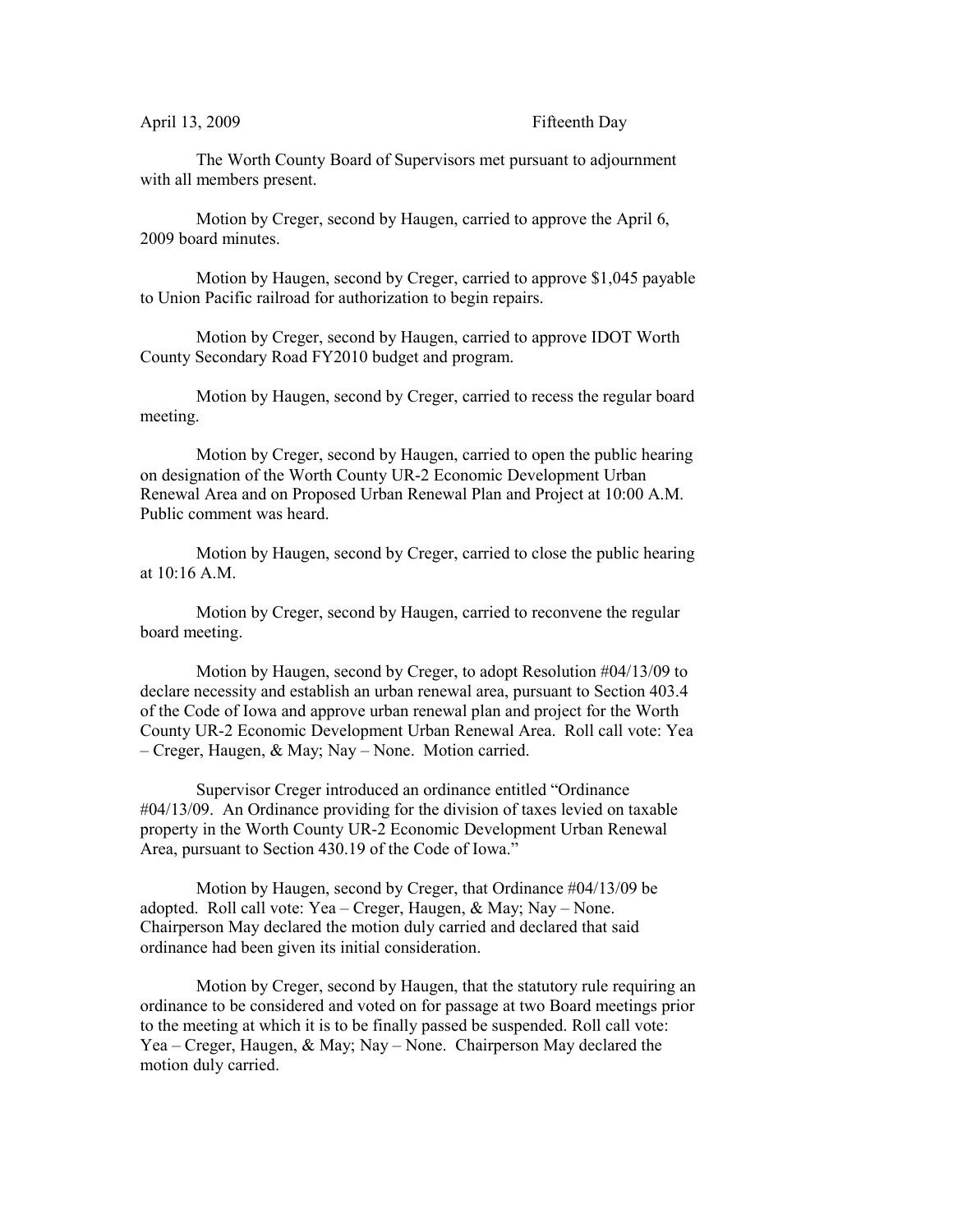Motion by Haugen, second by Creger, that Ordinance #04/13/09 providing for the division of taxes levied on taxable property in the Worth County UR-2 Economic Development Urban Renewal Area, pursuant to Section 403.19 of the Code of Iowa now be put upon its final consideration and adoption. Roll call vote: Yea – Creger, Haugen, & May; Nay – None. Chairperson May declared the motion duly carried and the ordinance duly adopted.

Motion by Haugen, second by Creger, carried to recess the regular board meeting.

Motion by Creger, second by Haugen, carried to open the public hearing on the proposal of sale of Worth County real estate at 10:30 A.M. Public comment was heard.

Motion by Haugen, second by Creger, carried to close the public hearing at 10:40 A.M.

Motion by Creger, second by Haugen, carried to reconvene the regular board meeting.

Motion by Haugen, second by Creger, carried to approve Resolution #04/13/09A on sale of Worth County real estate.

Motion by Creger, second by Haugen, carried to approve the clerk of court's monthly report.

Motion by Haugen, second by Creger, carried to recess the regular board meeting.

Motion by Creger, second by Haugen, carried to open the public hearing on the WHW County Social Services Management Amended Plan for the mental health budget at 11:00 A.M. Public comment was heard.

Motion by Haugen, second by Creger, carried to close the public hearing at 11:05 A.M.

Motion by Creger, second by Haugen, carried to reconvene the regular board meeting.

Motion by Haugen, second by Creger, carried to approve the WHW County Social Services Management Amended Plan for the mental health budget.

| The following claims were approved: |  |
|-------------------------------------|--|
| A & I Auto Body, Exp-Eng3,137.82    |  |
|                                     |  |
|                                     |  |
| Airgas North Central, Exp-Eng57.81  |  |
| Alliant Energy, Service-Shf16.35    |  |
| Service-Exp3,090.02                 |  |
|                                     |  |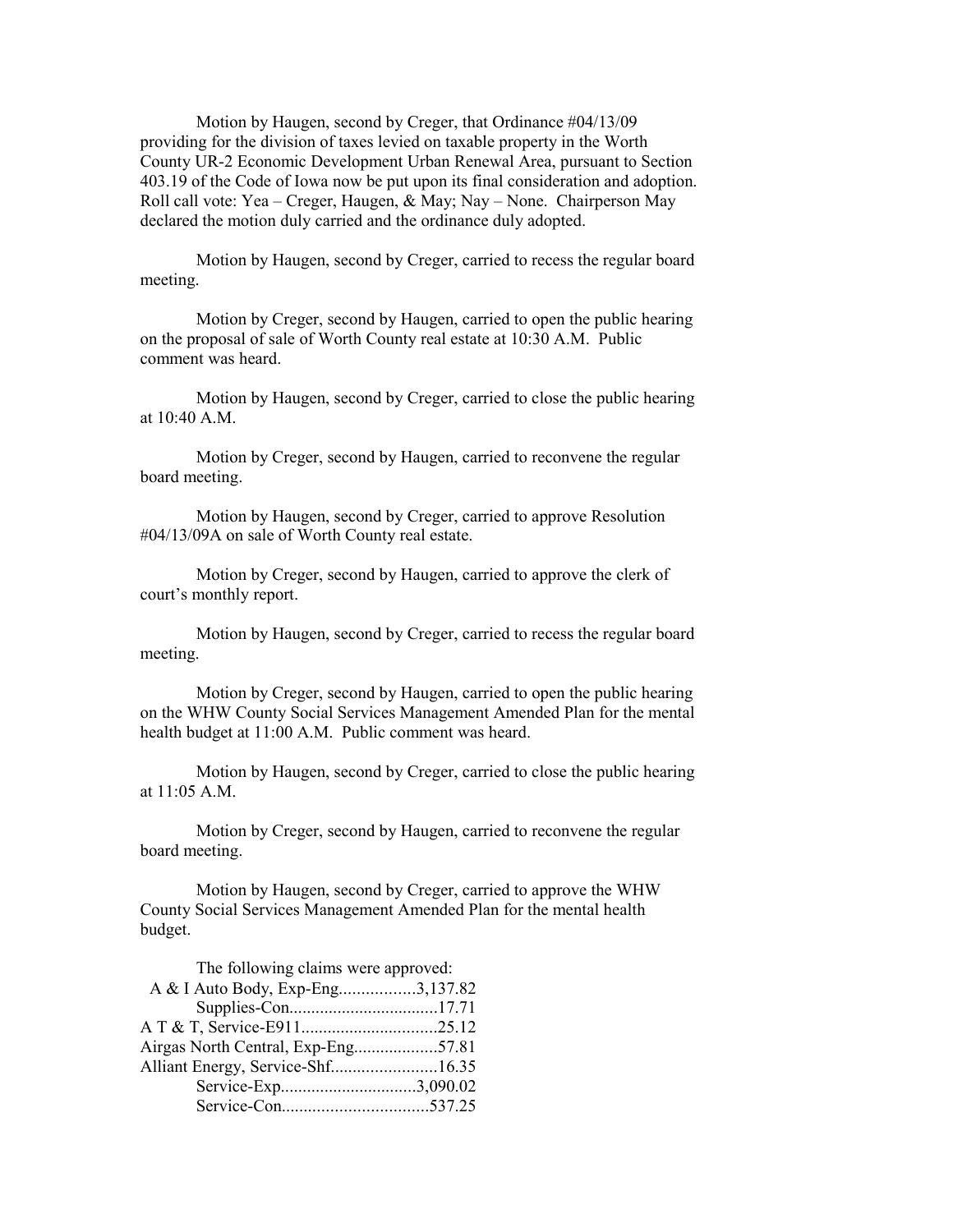| Service-Gsr3,233.72                        |  |
|--------------------------------------------|--|
|                                            |  |
|                                            |  |
|                                            |  |
|                                            |  |
|                                            |  |
| Austin Office Products, Supplies-Shf479.25 |  |
| B & J Water Conditioning, Service-Shf10.00 |  |
|                                            |  |
|                                            |  |
| Bancard Center, Exp-It/Gis3,857.83         |  |
| Barco Municipal Products, Exp-Eng551.56    |  |
| Bartz, Melinda, Labor-Gsr287.04            |  |
| Berge Oil Company, Fuel-Eng22,589.45       |  |
| Berge, Barbara, Exp-Aud228.56              |  |
|                                            |  |
| Bowman Barnes Group Inc, Suppl-Eng335.87   |  |
| Brunsvold, Harold, Mileage-Zon29.58        |  |
| Butler, Margie, Exp-Shf191.76              |  |
| Butler, Marley, Promo-Nur50.00             |  |
| Carquest Auto Parts, Parts-Eng870.52       |  |
|                                            |  |
|                                            |  |
|                                            |  |
| Carrollton Inn, Edu-Aud124.48              |  |
|                                            |  |
| Central IA Distributing, Suppl-Con1,084.48 |  |
| City of Carpenter, Rent-Ema35.00           |  |
|                                            |  |
| City of Fertile, Service-Eng59.05          |  |
|                                            |  |
|                                            |  |
| City of Hanlontown, Rutf-Eng324.91         |  |
| City of Joice, Service-Eng36.05            |  |
|                                            |  |
| City of Kensett, Rutf-Eng397.36            |  |
|                                            |  |
| City of Manly, Service-Eng25.05            |  |
| City of Northwood, Service-Eng40.28        |  |
|                                            |  |
|                                            |  |
|                                            |  |
|                                            |  |
|                                            |  |
| Collegiate USA, Supplies-Ema772.38         |  |
| Community Care Inc, Service-Mha141.93      |  |
| County Case Management, Dues-Mha132.00     |  |
| Creger, Jeffrey, Exp-Sup413.24             |  |
| Culligan Mason City, Service-Shf3.38       |  |
| Cummins Central Power Ll, Exp-Eng127.70    |  |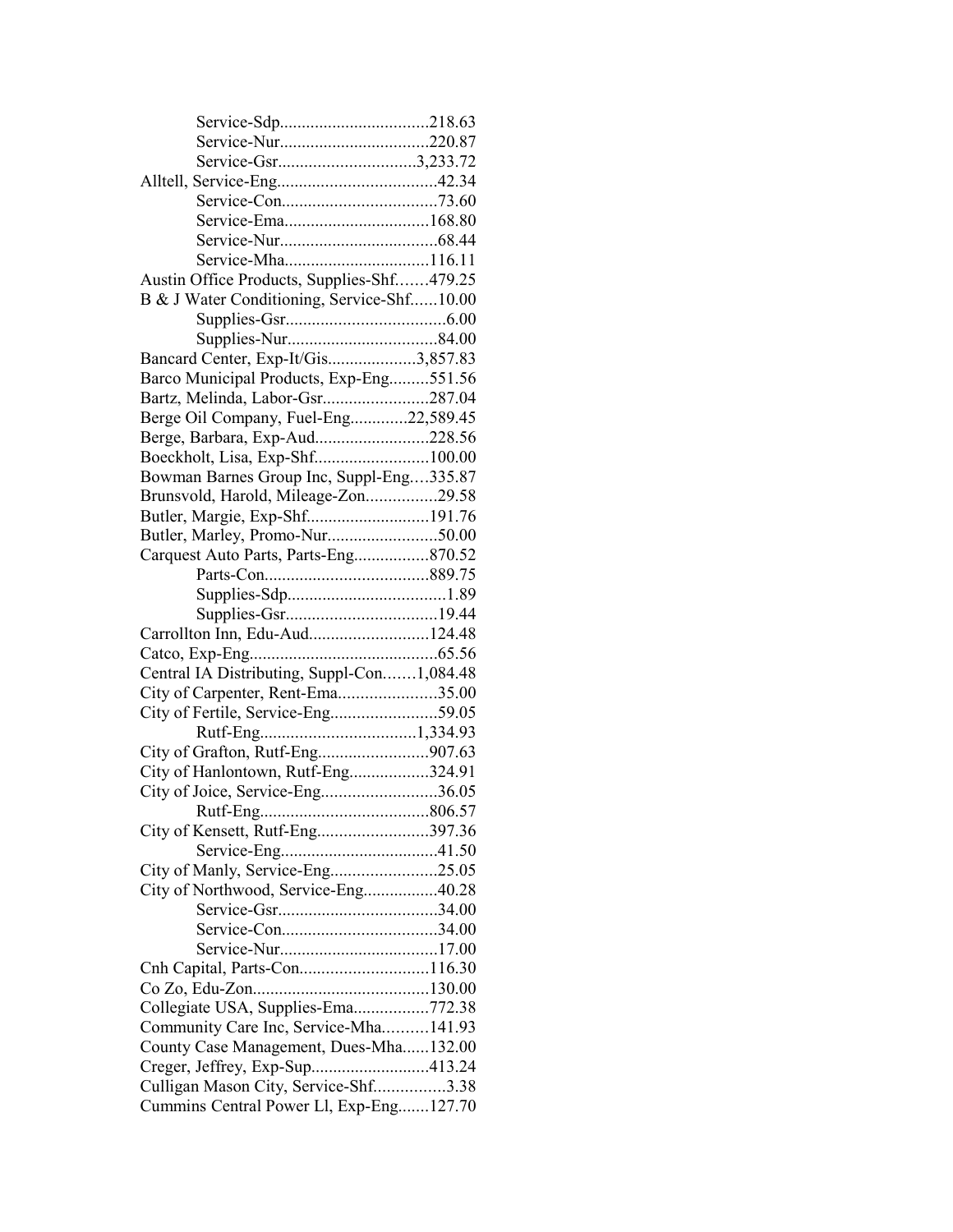| D & D Sales, Supplies-Shf473.07                                          |  |
|--------------------------------------------------------------------------|--|
| D & L Equipment, Repairs-Con1,169.71                                     |  |
| Dave Syverson Ford Truck, Exp-Eng41.65                                   |  |
| Decker Sporting Goods, Promo-Nur493.00                                   |  |
| Dell Marketing L P, Equip-Vaf997.00                                      |  |
| Dick's Place, Service-Shf275.00                                          |  |
| Distad, Dennis A, Drainage-Con553.87                                     |  |
| Duncan Heights Inc, Service-Mha3,895.92                                  |  |
| Ehrich, Cherrice, Mileage-Mha131.07                                      |  |
| Electronic Engineering, Service-Shf235.30                                |  |
|                                                                          |  |
| Electronic Specialties, Service-Eng110.00                                |  |
| Emmons Fire Dept, Capital-E9111,000.00                                   |  |
| Fallgatter's Market, Supplies-Shf435.30                                  |  |
|                                                                          |  |
|                                                                          |  |
| Ferden, Eugene, Meeting-Vaf62.24                                         |  |
| Ferley, Paul, Meeting-Vaf50.00                                           |  |
|                                                                          |  |
| Fisher, Jane, Mileage-Mha316.20<br>Galls Incorporated, Supplies-Shf19.96 |  |
|                                                                          |  |
| Gardiner Thomsen, Service-Shf1,350.00                                    |  |
| Ge Money Bank, Supplies-Ema455.83                                        |  |
| Gray Manufacturing, Supplies-Eng1,115.00                                 |  |
|                                                                          |  |
| Groveline, Service-Gsr387.53                                             |  |
| H & H Food Service, Supplies-Shf209.28                                   |  |
| Hackbart, Philip E., Meeting-Vaf62.24                                    |  |
| Hanson, Jake, Mileage-Trs250.92                                          |  |
| Hanson, Patty, Mileage-Mha80.58                                          |  |
| Haugen, David, Exp-Sup271.11                                             |  |
| Healthworks, Service-Shf131.00                                           |  |
| Heartland Power Coop, Service-Eng26.00                                   |  |
|                                                                          |  |
| Heartland Technology, Service-Dap310.32                                  |  |
|                                                                          |  |
| Hengesteg, Clair, Mileage-Zon9.69                                        |  |
| Hope Haven, Service-Mha1,612.00                                          |  |
| Hopkins Medical Products, Suppl-Nur81.95                                 |  |
| Hotel Fort Des Moines, Edu-Shf309.00                                     |  |
| Huber Supply Co, Supplies-Eng294.93                                      |  |
| Hygienic Laboratory Acct, Service-Con11.00                               |  |
| IA State County Treasure, Edu-Trs50.00                                   |  |
|                                                                          |  |
|                                                                          |  |
|                                                                          |  |
| Interstate Motor Trucks, Parts-Eng713.05                                 |  |
| Iowa Co Recorder's Assn, Exp-Rec2,060.00                                 |  |
| Iowa Prison Industries, Signs-Eng641.85                                  |  |
| Iowa Workforce Develop, Unempl-Ins691.68                                 |  |
|                                                                          |  |
|                                                                          |  |
|                                                                          |  |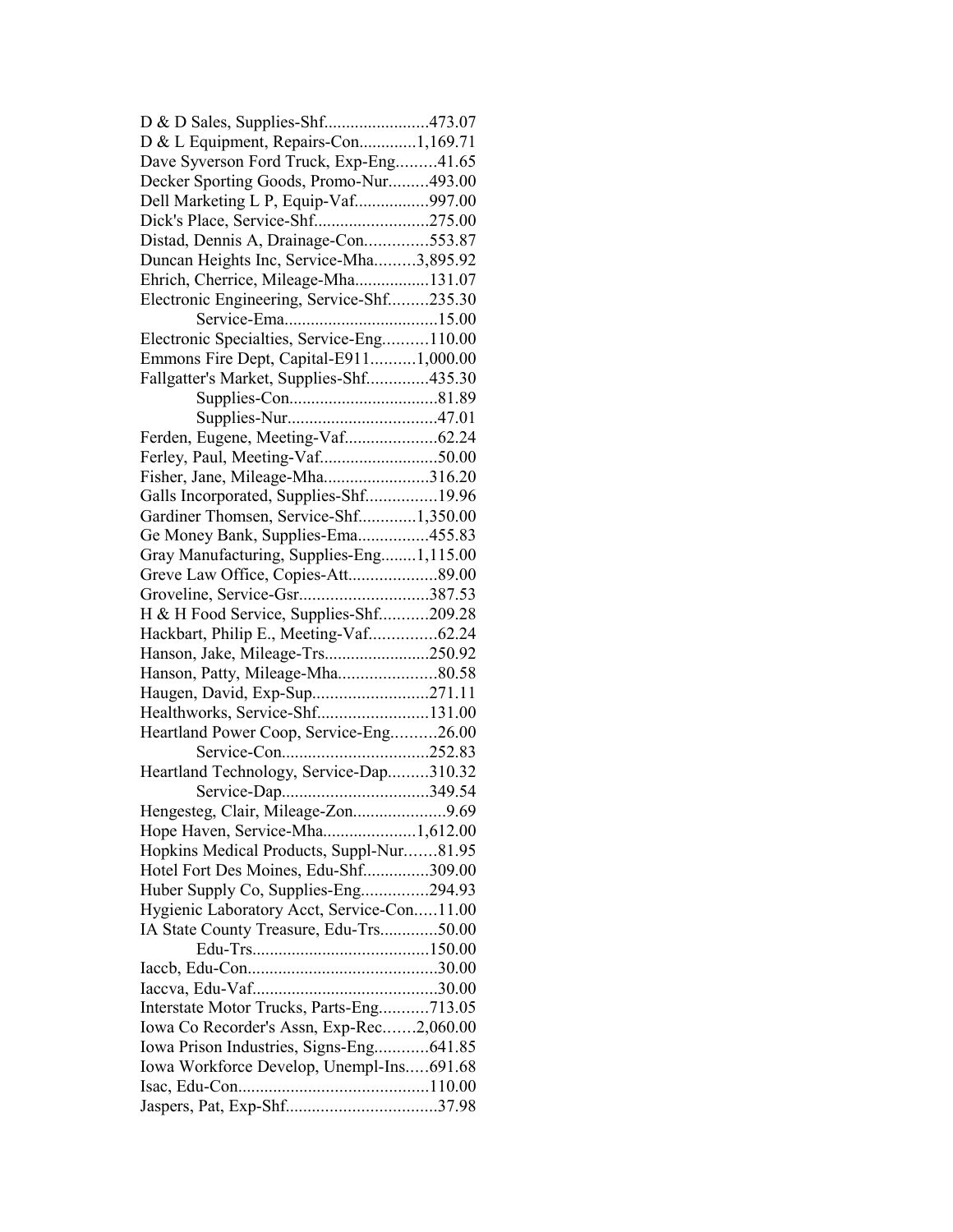| Johnson Vinyl Graphics, Supplies-Con125.00   |  |
|----------------------------------------------|--|
| Johnson, Hal, Exp-Nur2,000.67                |  |
| Kensett Fire Depart, Capital-E9112,000.00    |  |
| Kossuth County Cpc, Reimb-Mha2,202.04        |  |
| L R Falk Const Co, Rock-Eng2,907.93          |  |
|                                              |  |
|                                              |  |
| Larsen's Food Pride, Supplies-Ema39.48       |  |
| Lawyer, Ted, Mileage-Zon16.32                |  |
| Legislative Services Age, Supplies-Att155.00 |  |
| Liberty Square, Service-Mha1,979.66          |  |
|                                              |  |
| Low's Standard, Fuel-Asr24.40                |  |
| Lupkes, Jayne, Mileage-Zon12.24              |  |
| Mail Services Llc, Service-Trs236.38         |  |
| Mainstay Systems Inc, Service-Shf1,185.00    |  |
| Manly Junction Signal, Service-Con100.00     |  |
|                                              |  |
|                                              |  |
| Marshall & Swift Inc, Service-Shf392.61      |  |
|                                              |  |
| Mason City Business Syst, Service-Shf106.78  |  |
|                                              |  |
|                                              |  |
|                                              |  |
| Medline Industries Inc., Supplies-Nur118.94  |  |
|                                              |  |
| Mental Health Center, Service-Shf125.00      |  |
|                                              |  |
| Mireles, Sandra, Mileage-Mha285.60           |  |
| Mitchell Co Care Facility, Serv-Mha2,328.10  |  |
| Mueller, Dean A, Mileage-Con44.88            |  |
|                                              |  |
|                                              |  |
| My County Parks.Com, Fees-Con300.00          |  |
| Napa Auto Parts, Exp-Eng19.17                |  |
|                                              |  |
|                                              |  |
|                                              |  |
| North American Salt Co, Exp-Eng81,376.83     |  |
| North Country Equipment, Exp-Eng287.15       |  |
|                                              |  |
| North Iowa Vocational, Service-Mha1,117.55   |  |
| Northern Iowa Therapy Pc, Serv-Nur560.00     |  |
| Northwood Anchor, Service-Con100.00          |  |
|                                              |  |
|                                              |  |
| Northwood Dental Assoc, Service-Shf50.00     |  |
| Northwood Fire Dept, Capital-E9112,000.00    |  |
| Northwood Lumber Co, Exp-Eng89.40            |  |
|                                              |  |
|                                              |  |
| Northwood Sanitation, Service-Nur80.00       |  |
|                                              |  |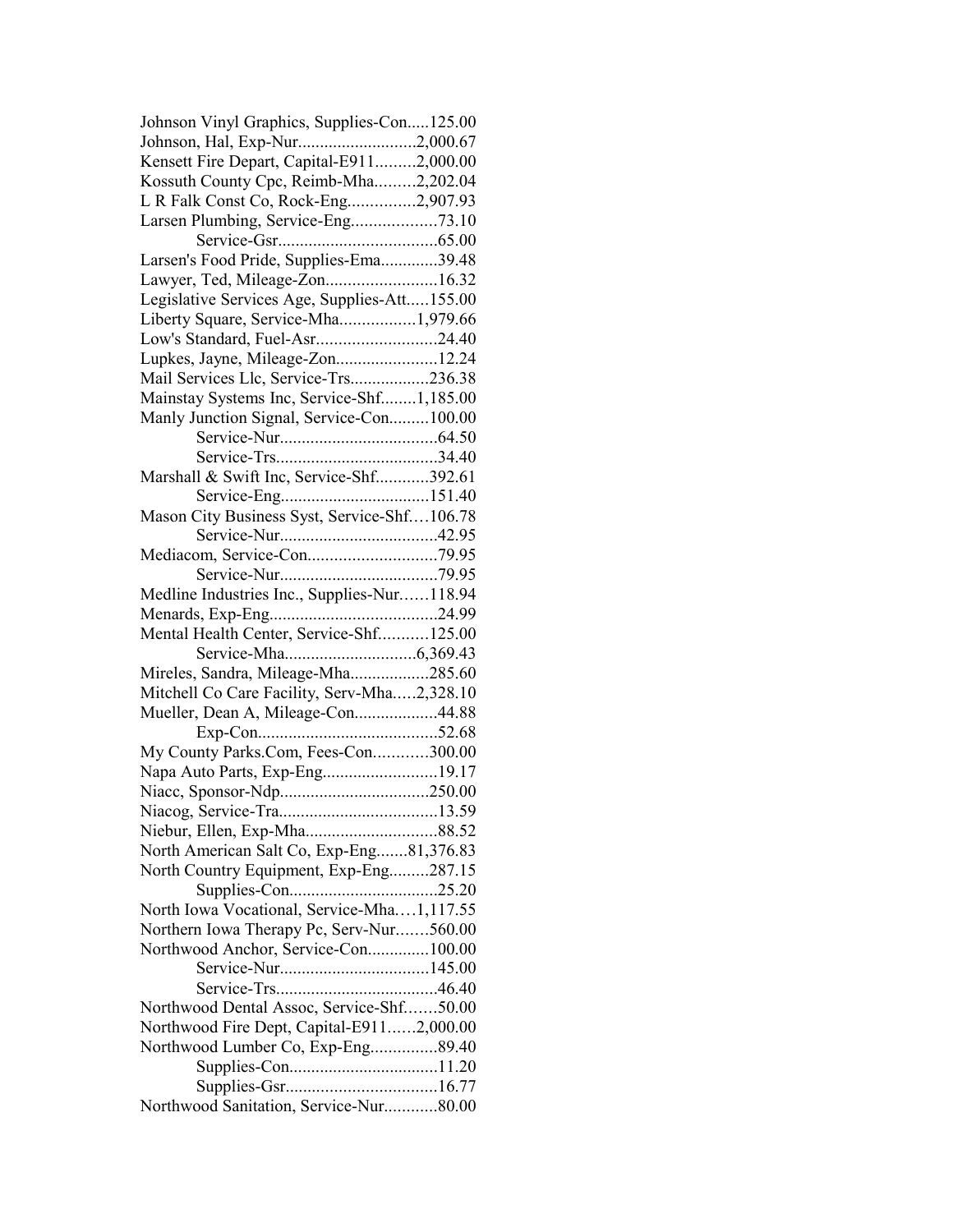| Northwood True Value, Supplies-Shf440.83     |  |
|----------------------------------------------|--|
|                                              |  |
|                                              |  |
|                                              |  |
|                                              |  |
| Northwood Welding Inc, Exp-Eng435.72         |  |
| Northwoods State Bank, Fees-Trs45.15         |  |
|                                              |  |
|                                              |  |
| Olsons Trading Post Inc, Supplies-Eng126.64  |  |
|                                              |  |
| Opportunity Village, Service-Mha468.00       |  |
| Parcher, Ken, Well Close-San200.00           |  |
| Parmley, Jerry, Exp-Vaf466.34                |  |
|                                              |  |
| Pietz, Nancy L, Service-Mha187.60            |  |
|                                              |  |
| Plymouth Fire Dept, Capital-E9111,000.00     |  |
| Printing Services Inc, Supplies-Asr143.95    |  |
| Supplies-Dap1,188.73                         |  |
|                                              |  |
| Pritchard's of Northwood, Serv-Shf1,362.29   |  |
|                                              |  |
|                                              |  |
| Progressive Ag Coop, Supplies-Con22.53       |  |
|                                              |  |
| Ram Systems, Service-Nur480.00               |  |
| Reindl Repair, Service-Shf1,468.29           |  |
| Reserve Account, Postage-Asr700.00           |  |
|                                              |  |
| Scott Van Keppel Llc, Parts-Eng1,879.94      |  |
|                                              |  |
| Shoars, Matt, Well Close-San200.00           |  |
| Singelstad's Hardware, Supplies-Eng24.93     |  |
| South Minnesota Lubes, Exp-Eng1,541.52       |  |
| Staples Credit Plan, Supplies-Ema468.51      |  |
| Sterling Solutions Inc, Supplies-Vaf1,450.00 |  |
| Stockton Trout Farms, Supplies-Con930.00     |  |
| Terminal Supply Co., Exp-Eng285.41           |  |
| The Sidwell Company, Serv-Dap16,980.00       |  |
| Service-Dap1,250.00                          |  |
| Training Resources, Edu-Nur80.00             |  |
| Treasurer, State of Iowa, Edu-Shf220.00      |  |
| Truax Company Inc, Parts-Con2,225.57         |  |
| U S Postal Service, Exp-Trs49.00             |  |
| Us Cellular, Service-Shf239.31               |  |
|                                              |  |
|                                              |  |
| Ver Helst Snyder Drug, Supplies-Shf135.39    |  |
|                                              |  |
|                                              |  |
|                                              |  |